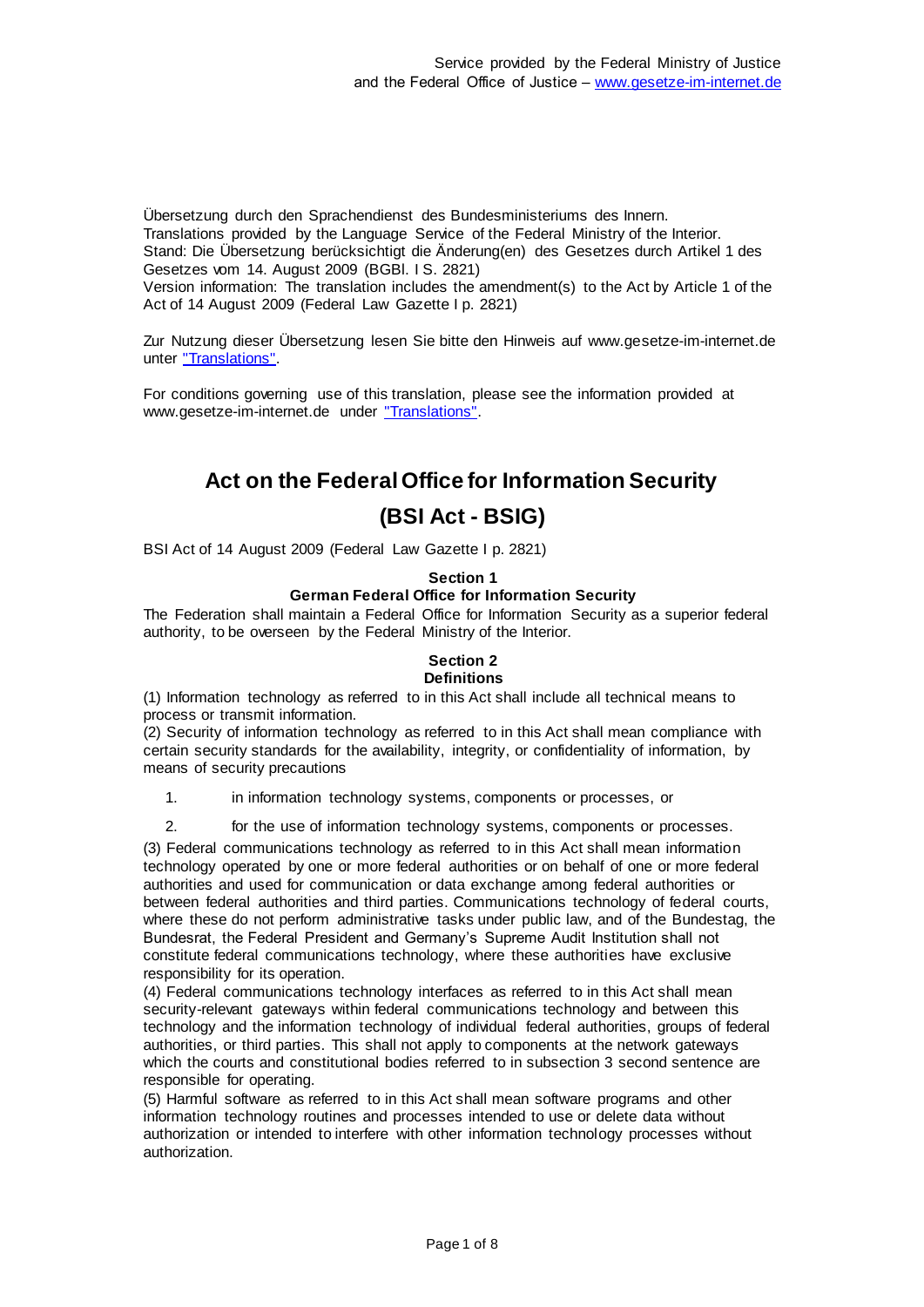(6) Security gaps as referred to in this Act shall mean characteristics of software programs or other information technology systems which third parties can use to gain unauthorized access to other information technology systems or to interfere with the function of information technology systems.

(7) Certification as referred to in the Act shall mean the determination by a certification authority that a product, process, system, protection profile (security certification), person (personal certification) or a provider of IT security services fulfils certain requirements. (8) Protocol data as referred to in this Act shall mean control information of an information technology protocol for transferring data which is transmitted independently of the content of communication or stored on the server involved in the communication process and which is necessary for communication between sender and recipient. Protocol data may contain traffic data in accordance with Section 3 no. 30 of the Telecommunications Act (TKG) and user data in accordance with Section 15 (1) of the Telemedia Act (TMG). (9) Data traffic as referred to in this Act shall mean data transmitted using technical protocols. Data traffic may contain telecommunications content in accordance with Section 88 (1) of the Telecommunications Act and user data in accordance with Section 15 (1) of the Telemedia Act.

## **Section 3 Tasks of the Federal Office**

(1) The Federal Office shall promote the security of information technology. To do so, it shall perform the following tasks:

1. prevent threats to the security of federal information technology;

2. gather and analyse information on security risks and security precautions and provide the results to other authorities as needed for them to fulfil their tasks or preserve their security interests;

3. studying security risks involved in the use of information technology, and developing security precautions, especially information technology processes and devices for information technology security (IT security products) as needed by the Federation to fulfil its tasks, including research as part of its legally mandated tasks;

4. developing criteria, procedures and tools to test and evaluate the security of information technology systems or components and to test and evaluate compliance with IT security standards;

5. testing and evaluating the security of information technology systems or components and issuing security certificates;

6. testing information technology systems and components and confirming compliance with IT security standards defined in the Federal Office's technical guidelines;

7. testing, evaluating and approving information technology systems or components to be used in processing or transmitting official confidential information in accordance with Section 4 of the Security Clearance Check Act (SÜG) in the federal area or by companies in the context of federal contracts;

8. producing key data and operating cryptography and security management systems for federal information security systems used to protect official confidentiality or in other areas at the request of the authorities concerned;

9. providing support and advice on organizational and technical security measures and carrying out technical tests to protect confidential official information in accordance with Section 4 of the Security Clearance Check Act against unauthorized access;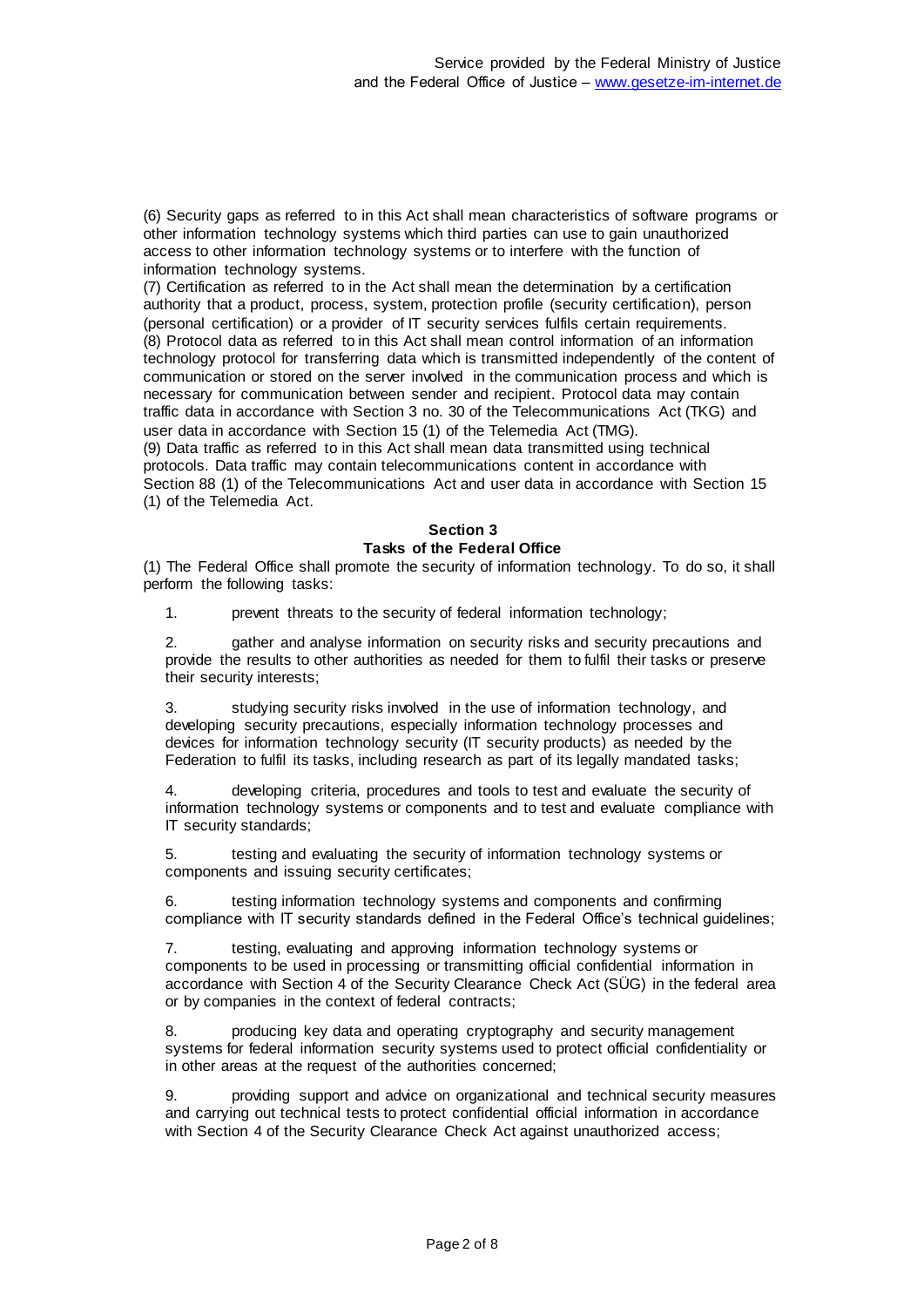10. developing technical security standards for federal information technology and for the suitability of information technology contractors in special need of protection;

11. making IT security products available to federal bodies;

12. providing support for the federal bodies responsible for the security of information technology, especially where these bodies undertake advisory or supervisory tasks; support for the Federal Commissioner for Data Protection and Freedom of Information shall take priority and shall be provided in line with the autonomy granted the Federal Commissioner in carrying out his/her tasks;

13. providing support for

a) the police and prosecution authorities in carrying out their legally mandated tasks,

b) the authorities for the protection of the Constitution in analysing and evaluating information derived from surveillance of terrorist activities or from intelligence activities as authorized by federal and state law,

c) the Federal Intelligence Service in carrying out its legally mandated tasks.

This support may be provided only where necessary to prevent or investigate activities directed against the security of information technology or activities carried out using information technology. The Federal Office shall keep a record of requests for support;

14. advising and warning federal and Länder bodies as well as producers, distributors and users with regard to the security of information technology, keeping in mind the possible consequences of the lack of security precautions or of inadequate security precautions;

15. creating appropriate communications structures to recognize crises at an early stage, respond and manage crises and to coordinate efforts to protect critical information infrastructures in cooperation with private industry.

(2) The Federal Office may assist the Länder in securing their information technology upon request.

## **Section 4**

## **Central clearinghouse for IT security**

(1) The Federal Office shall be the central clearinghouse for cooperation among federal authorities in matters related to the security of information technology. (2) To perform this task, the Federal Office shall

1. gather and evaluate all information necessary to prevent threats to IT security, especially information concerning security gaps, malware, successful or attempted attacks on IT security and the means used to carry out such attacks;

2. inform the federal authorities without delay about information as referred to in no. 1 concerning them and of the facts of the matter ascertained.

(3) If other federal authorities become aware of information as referred to in subsection 2 no. 1 which is significant for carrying out tasks or for the IT security of other authorities, as of 1 January 2010 these federal authorities shall inform the Federal Office of this information without delay, unless prohibited by other provisions.

(4) An exception to the reporting requirements under subsection 2 no. 2 and subsection 3 shall be made for information which may not be disclosed due to confidentiality regulations or agreements with third parties, and for information whose disclosure would conflict with the constitutional status of a member of the German Bundestag or of a constitutional body, or with the legally mandated autonomy of individual bodies.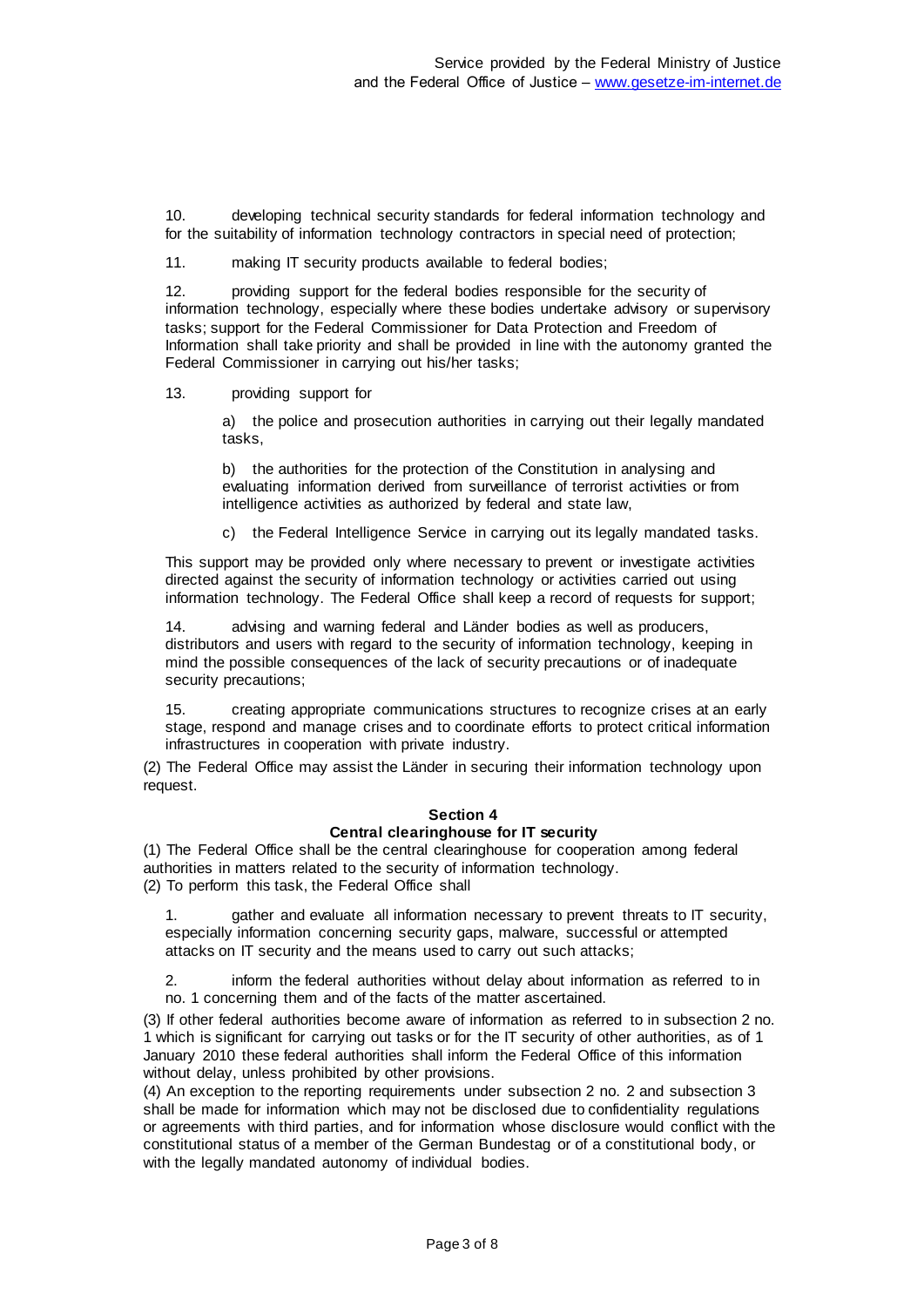(5) The provisions regarding the protection of personal data shall remain unaffected. (6) With the approval of the Council of Chief Information Officers of the federal ministries, the Federal Ministry of the Interior shall issue general administrative regulations for carrying out subsection 3.

# **Section 5**

## **Protection against harmful software and threats to federal communications technology**

(1) In order to protect federal communications technology against threats, the Federal Office may

1. use automated processes to gather and evaluate protocol data generated by operating federal communications technology as necessary to recognize, contain or remedy disruptions to or problems with federal communications technology or attacks on federal communications technology;

2. use automated processes to evaluate data generated at interfaces of federal communications technology as needed to recognize and protect against harmful software.

Unless the following subsections permit additional uses, the automated evaluation of these data must be carried out without delay and the data must be destroyed without a trace immediately after having been checked. The limitations on use shall not apply to protocol data which contain neither personal data nor data covered by telecommunications privacy. Internal protocol data of a government authority may be gathered only with the approval of the authority concerned.

(2) Protocol data as referred to in subsection 1 first sentence no. 1 may be stored longer than specified in subsection 1 first sentence no. 1, but no longer than three months, if there are concrete indications that, if suspicion is substantiated under subsection 3 second sentence, these data could be needed to protect against threats arising from the harmful software found or to recognize and protect against other harmful software. Organizational and technical measures shall be used to ensure that data stored on the basis of this subsection are evaluated only using automated processes. The data shall be depersonalized, where this is possible using automated processes. Non-automated evaluation or use of data which allows the identification of the person to whom the data pertain shall be allowed only in accordance with the following subsections. If doing so entails repersonalizing depersonalized data, this process must be ordered by the president of the Federal Office. A record is to be kept of the decision.

(3) Use of personal data beyond the restrictions specified in subsections 1 and 2 shall be permitted only when certain facts substantiate suspicion that

- 1. they could contain harmful software,
- 2. they could have been transmitted using harmful software, or
- 3. they could provide information about harmful software,

and when the data must be processed in order to substantiate or dispel suspicion. If suspicion is substantiated, the further processing of personal data shall be permitted as necessary

- 1. to protect against harmful software,
- 2. to protect against threats arising from the harmful software found, or
- 3. to recognize and protect against other harmful software.

Harmful software may be removed or disabled. Non-automated use of data in accordance with the first and second sentences may be ordered only by a Federal Office employee who is qualified to hold judicial office.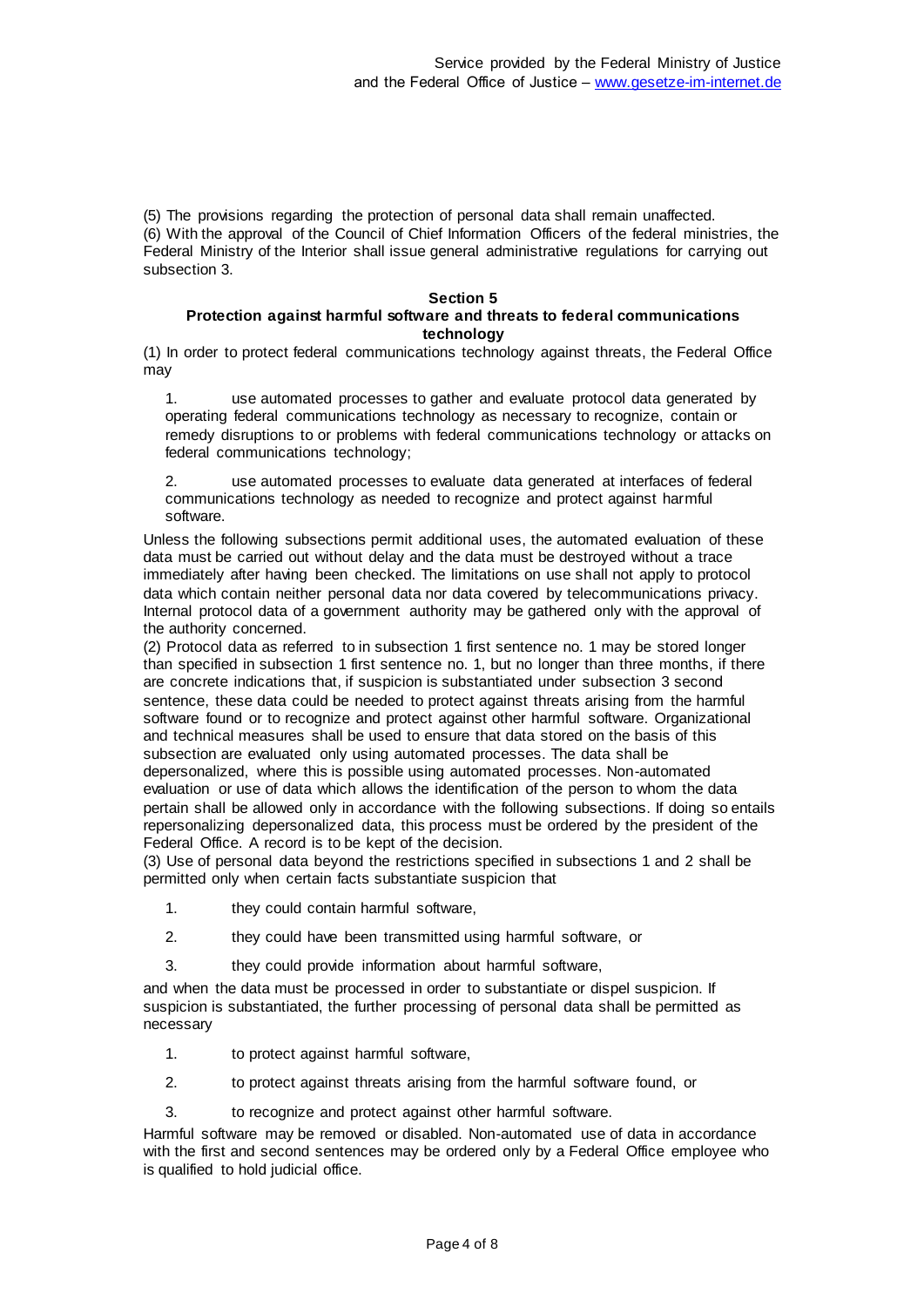(4) The sender and recipient of the communication shall be notified at the latest after the harmful software or the threat arising from it has been recognized and averted if the sender and recipient are known or can be identified without unreasonable investigative efforts, and if notifying them would not conflict with overriding interests of third parties. Notification shall not be necessary if the person to be notified was not significantly affected and it can be assumed that he/she has no interest in being notified. The Federal Office shall present for inspection those cases in which no notification was made to its data protection official and to another Federal Office employee who is qualified to hold judicial office. The data protection official of the Federal Office shall not be bound by any instructions in carrying out this work and may not be discriminated against as a result of performing this work (Section 4f (3) of the Federal Data Protection Act). If the Federal Office's data protection official disagrees with the decision of the Federal Office, the notification shall be made after the fact. The decision not to notify shall be documented. The documentation may be used solely for purposes of data protection monitoring. It shall be destroyed after 12 months. In the cases of subsections 5 and 6, notification shall be made by the authorities referred to in those subsections in accordance with the provisions applicable to these authorities. If these provisions do not cover notification requirements, the provisions of the Code of Criminal Procedure shall be applied accordingly.

(5) The Federal Office may transmit the personal data used in accordance with subsection 3 to the law enforcement authorities for the purpose of prosecuting a criminal offence committed using harmful software under Sections 202a, 202b, 303a or 303b of the Criminal Code. Further, the Federal Office may transmit such data

1. to the federal and Länder police in order to prevent an immediate threat to public security arising from harmful software,

2. to the Federal Office for the Protection of the Constitution to inform it of evidence indicating intelligence activities or other activities on behalf of a foreign power which constitute a security threat.

(6) In other cases, the Federal Office may transmit such data

to the law enforcement authorities for the purpose of prosecuting a serious criminal offence, even in a single instance, especially an offence listed in Section 100a (2) of the Code of Criminal Procedure,

2. to the federal and Länder police to avert a threat to the existence or security of the state, or to the life, limb, or liberty of an individual, or to property of substantial value, the preservation of which is in the public interest,

3. to the federal and Länder offices for the protection of the Constitution, when there are concrete indications of activities within the Federal Republic of Germany directed against the protected interests listed in Section 3 (1) of the Act Regulating the Cooperation between the Federation and the Federal States in Matters Relating to the Protection of the Constitution and on the Federal Office for the Protection of the Constitution by means of violence or preparing to use violence.

Transmission of data in accordance with the first sentence nos. 1 and 2 shall require prior judicial approval. For the procedure under the first sentence nos. 1 and 2, the provisions of the Act on Procedures in Family Matters and in Matters of Non-Contentious Jurisdiction shall apply accordingly. The court with jurisdiction shall be the local court for the district in which the Federal Office has its headquarters. Transmission of data in accordance with the first sentence no. 3 shall require the approval of the Federal Ministry of the Interior; Sections 9 to 16 of the Act to restrict the Privacy of Correspondence, Posts and Telecommunications shall apply accordingly.

(7) All other evaluation of content beyond that specified in the previous subsections and for other purposes and all other transmission of personal data to third parties shall be prohibited.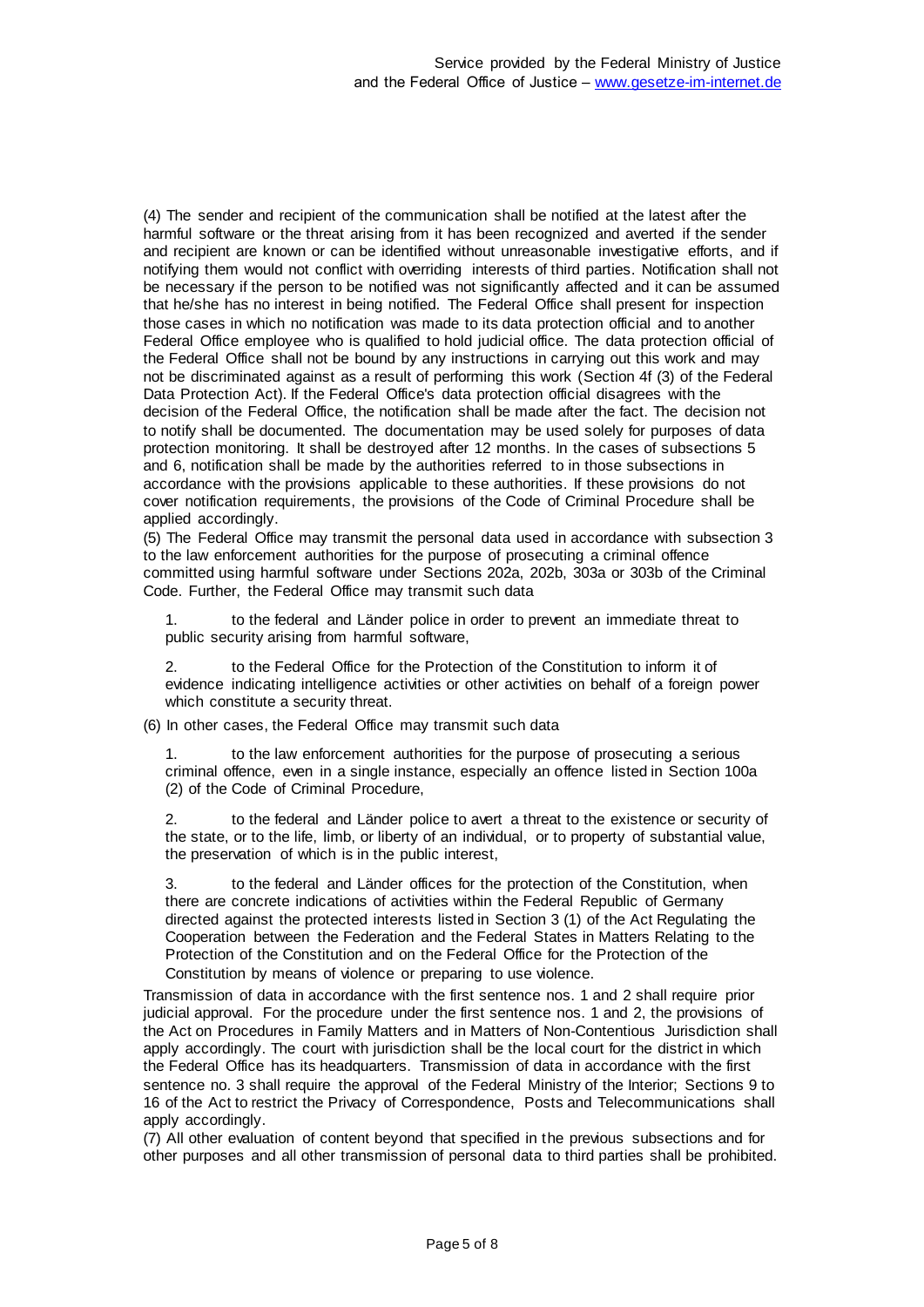As far as possible, technical measures are to ensure that no data relating to the core area of the private sphere are collected. Information from the core area of the private sphere or data as referred to in Section 3 (9) of the Federal Data Protection Act acquired through measures referred to in subsections 1 through 3 may not be used. Information from the core area of the private sphere shall be destroyed immediately, also in case of doubt. The fact that such information was acquired and destroyed shall be documented. The documentation may be used solely for purposes of data protection monitoring. It shall be destroyed when it is no longer needed for these purposes, but no later than at the end of the calendar year following the year of documentation. If in the framework of subsections 4 or 5, the content or circumstances of communication between persons listed in Section 53 (1) first sentence of the Code of Criminal Procedure is transmitted which is subject to these persons' right to refuse to give evidence, these data may be used as evidence in criminal proceedings only if the crime in question is subject to a custodial sentence of at least five years. (8) Before gathering and using data, the Federal Office shall have a plan for gathering and using data and shall have this plan ready for inspection by the Federal Commissioner for Data Protection and Freedom of Information. The plan shall take into account the special protection required by government communication. The criteria used in automated processes of evaluation shall be documented. The Federal Commissioner for Data Protection and Freedom of Information shall inform the Council of Chief Information Officers of the federal ministries of the results of his/her checks in accordance with Section 24 of the

Federal Data Protection Act.

(9) Each calendar year, the Federal Office shall report the following information to the Federal Commissioner for Data Protection and Freedom of Information by 30 June of the reporting year:

1. the number of cases in which data as referred to in subsection 5 first sentence, subsection 5 second sentence no. 1, or subsection 6 no. 1 were transmitted, broken down according to the individual authorization of transmission,

2. the number of times personalized data were processed in accordance with subsection 3 first sentence and suspicion was dispelled,

3. the number of cases in which the Federal Office did not notify persons affected, in accordance with subsection 4 second or third sentence.

(10) Each calendar year, the Federal Office shall report to the Committee on Internal Affairs of the German Bundestag by 30 June of the year following the reporting year on its application of this provision.

## **Section 6**

## **Destruction of personal data**

Where the Federal Office collects personal data in the context of exercising its authority, these data are to be destroyed without delay as soon as they have served the purpose for which they were collected or are no longer needed for possible judicial review. If destruction is delayed only for possible judicial review of measures taken under Section 5 (3), the data may be used without the consent of the person concerned only for this purpose; they are to be blocked for any other purpose. Section 5 (7) shall remain unaffected.

#### **Section 7 Warnings**

(1) To fulfil its tasks under Section 3 (1) second sentence no. 14, the Federal Office may warn the affected groups or the public of security gaps in information technology products and services and of harmful software, or recommend security measures and the use of certain security products. Before publishing warnings about these products, the makers of the products concerned shall be informed in advance, as long as doing so will not interfere with achieving the intended aim of the warning. Where security gaps or harmful software should not be made public in order to prevent their further distribution or unlawful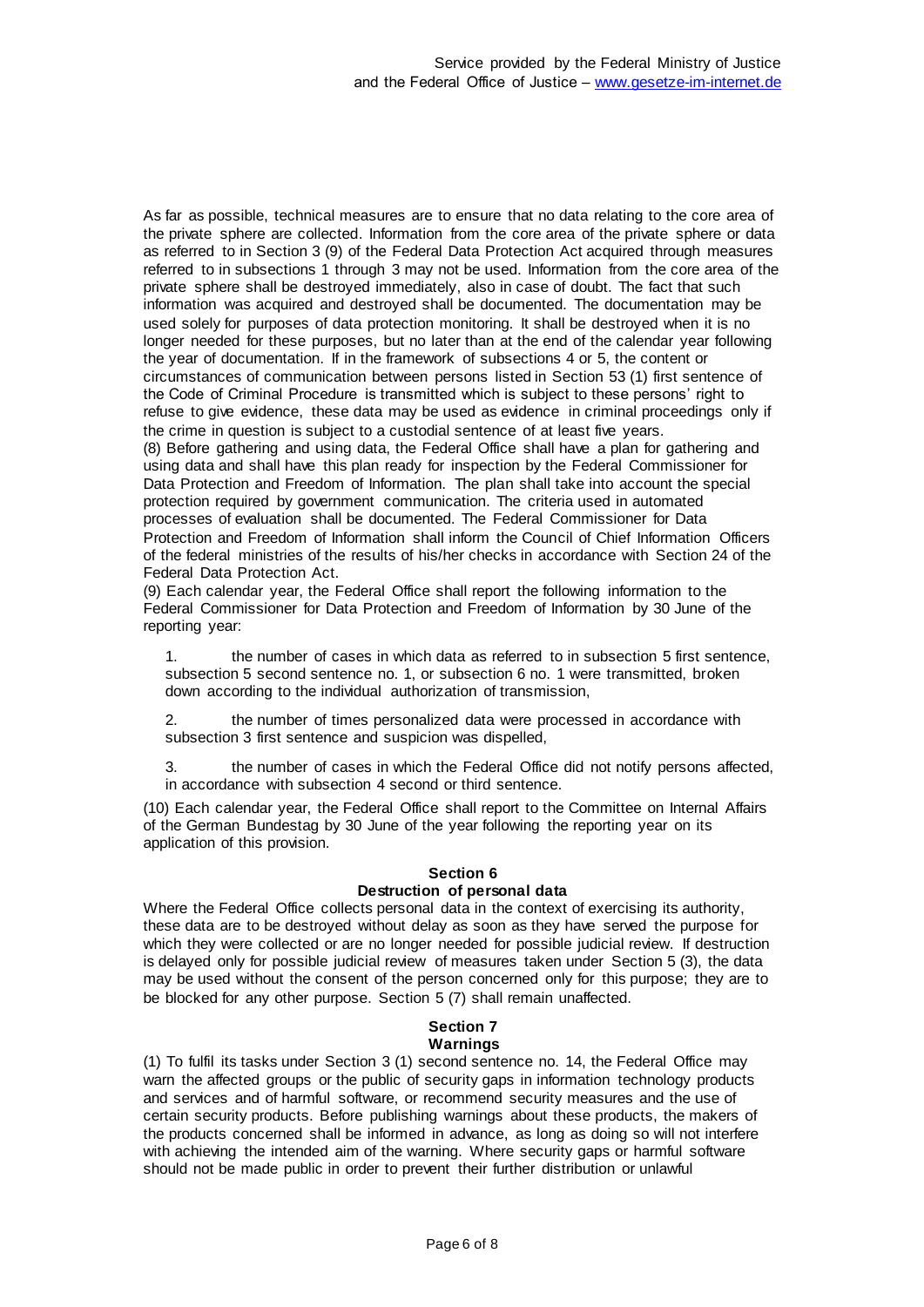exploitation, or because the Federal Office is bound to confidentiality with regard to third parties, the Federal Office may use objective criteria to limit the persons to be warned; in particular, a special threat to certain facilities or the exceptional reliability of the recipient may constitute objective criteria.

(2) To fulfil its tasks under Section 3 (1) second sentence no. 14, the Federal Office may include the name of the product concerned and its manufacturer in its public warnings of security gaps in information technology products and services and of harmful software or may recommend security measures and the use of specific security products, if there are sufficient indications of threat to the security of information technology. If the published information later proves to be false or the circumstances on which it was based were misrepresented, this shall be published without delay.

### **Section 8 Federal Office guidelines**

(1) The Federal Office may set minimum standards for ensuring the security of federal information technology. With the approval of the Council of Chief Information Officers of the federal ministries, the Federal Ministry of the Interior may issue the standards set in accordance with the first sentence in full or in part as general administrative regulations for all federal bodies. Where Federal Office security standards for interministerial networks and security requirements necessary to protect the relevant network and which are to be implemented by network users are included in a general administrative regulation, these standards shall be set with the agreement of the Council of Chief Information Officers of the federal ministries. For the courts and constitutional bodies referred to in Section 2 (3) second sentence, regulations in accordance with this subsection shall have the status of recommendations.

(2) As part of its tasks under Section 3 (1) second sentence no. 10, the Federal Office shall provide technical guidelines which the federal bodies shall take into account as a framework for developing appropriate requirements for contractors (suitability) and IT products (specifications) when conducting contract award procedures. The provisions of public procurement law and on confidentiality shall remain unaffected.

(3) IT security products provided by the Federal Office in accordance with Section 3 (1) second sentence no. 11 shall be developed by the Federal Office or after conducting contract award procedures on the basis of the relevant identification of need. IT security products developed by the Federal Office may be made available only in justified exceptional cases. The provisions of public procurement law shall remain unaffected. When the Federal Office provides IT security products, the federal authorities may request these products from the Federal Office. The Council of Chief Information Officers of the federal ministries may decide that the federal authorities shall be required to request these products from the Federal Office. In this case, other federal authorities may procure their own products only when their specific requirements make the use of other products necessary. Sentences 5 and 6 shall not apply to the courts and constitutional bodies referred to in Section 2 (3) second sentence.

#### **Section 9 Certification**

(1) The Federal Office shall be the national certification authority of the federal administration for IT security.

(2) For certain products or services, security or personal certification or certification as a provider of IT security services may be applied for at the Federal Office. Applications shall be processed in the order in which they were received; the Federal Office may deviate from this if the number and extent of applications awaiting examination prevent it from examining the applications within a reasonable period of time and issuing a certificate is in the public interest. The applicant shall provide the Federal Office with the documents and information necessary to test and evaluate the system or the components or the suitability of the person and to issue the certificate.